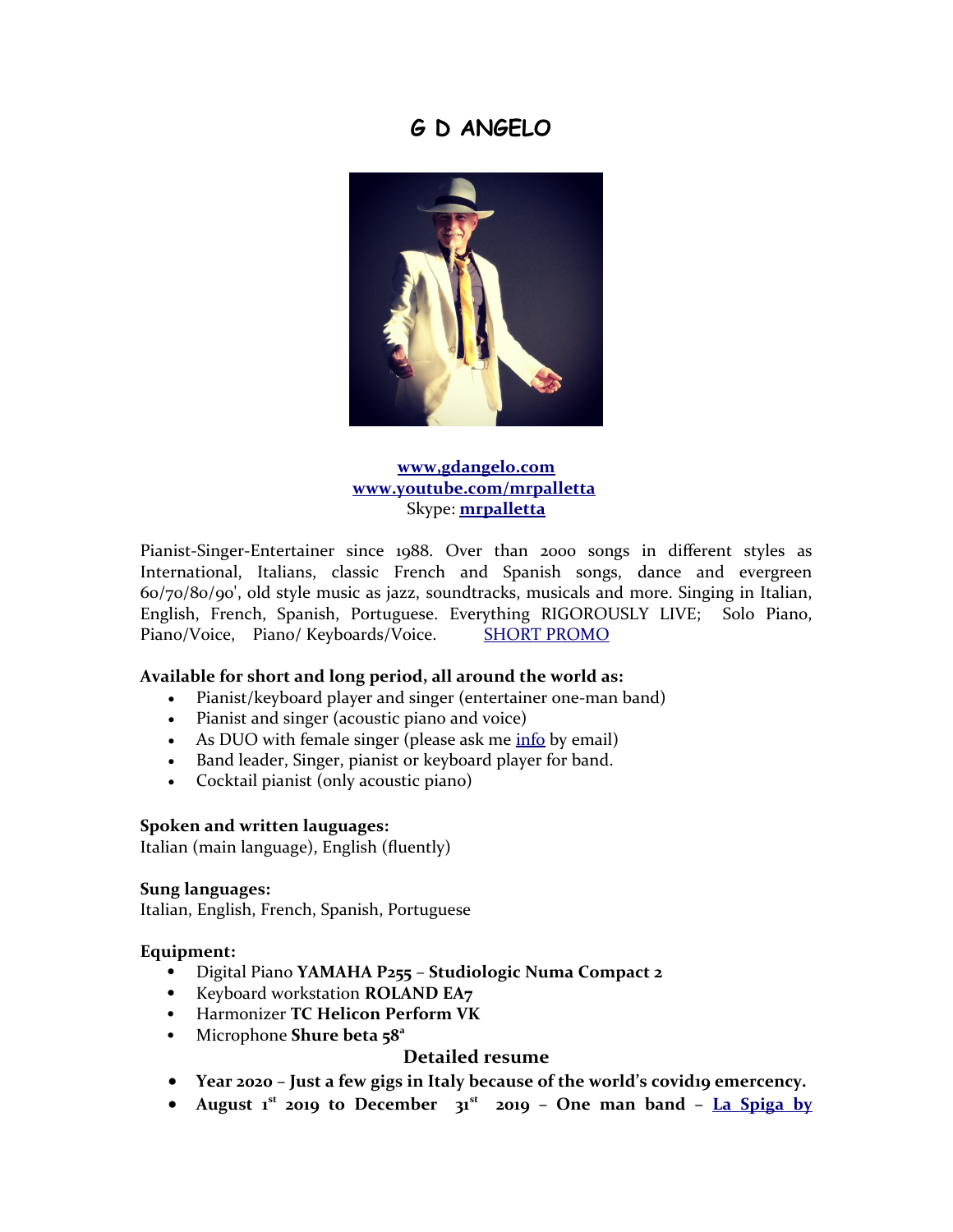**[Papermoon](https://www.laspigadoha.com/) - [W Doha Hotel](http://www.whoteldoha.com/) – Doha (Qatar)**

- **March 1st 2019 to May 1st 2019 One man band [La Spiga by Papermoon](https://www.laspigadoha.com/) - [W](http://www.whoteldoha.com/) [Doha Hotel](http://www.whoteldoha.com/) – Doha (Qatar)**
- **August 1 st 2018 to December 31st 2018 One man band – [La Spiga by](https://www.laspigadoha.com/) [Papermoon](https://www.laspigadoha.com/) - [W Doha Hotel](http://www.whoteldoha.com/) – Doha (Qatar)**
- **May 2018 July 2018 One Man Band - [Calstelsardo Hotel Resort](http://castelsardoresort.it/) – Castelsardo (SS – Sardinia - ITA)**
- **February 2018 One man band** at **HOTEL VILLA BLU Cortina d'Ampezzo (BL) - Italy**
- **December 2017** as M**usic Composer** for "**PERSEFONE AWARD"** at the theatre "Sala Umberto" (Rome) and on **RETE 4** Italian national TV channel
- **March 2016 to July 2017** as **PIANIST SINGER ENTERTAINER- ONE MAN BAND at [Djibouti Palace Kempinski](http://www.kempinski.com/en/djibouti/djibouti-palace/welcome/)**
- **June 2015 as Acoustic pianist-singer** on river cruise ship **UNIWORLD** (Danube)
- **May 2014 to December 2014** as **ONE MAN BAND at [Djibouti Palace](http://www.kempinski.com/en/djibouti/djibouti-palace/welcome/) [Kempinski](http://www.kempinski.com/en/djibouti/djibouti-palace/welcome/)**
- **February 2014 to April 2014** as Entertainer Pianist/Singer-Female singer as **G&O DUO at [Djibouti Palace Kempinski](http://www.kempinski.com/en/djibouti/djibouti-palace/welcome/)**
- **November 2013 > January 2014** as Entertainer Pianist/Singer-Female singer as **G&A DUO at [Djibouti Palace Kempinski](http://www.kempinski.com/en/djibouti/djibouti-palace/welcome/)**
- **August 2013 > October 2013** as Entertainer Pianist/Singer-Female singer as **G&S DUO at [Djibouti Palace Kempinski](http://www.kempinski.com/en/djibouti/djibouti-palace/welcome/)**
- **June 2013** as **ONE MAN BAND** at Villaggio Copacabana Marina di Casal Velino (Sa) Italy
- **December 2012 as** Entertainers Pianist/Singer-Female singer at **[Casino De La](http://www.casinodelavallee.it/en/what-s-on/live-music-mister-palletta) [Vallée](http://www.casinodelavallee.it/en/what-s-on/live-music-mister-palletta) – Saint Vincent (AO) – Italy**
- **Summer 2012 :** As Pianist-Singer Entertainer at [Hotel Club SARACENO –](http://www.hotelclubsaraceno.com/index.htm) [Arbatax](http://www.hotelclubsaraceno.com/index.htm) - Sardegna (ITA)
- **December 2011** as Entertainers Pianist/Singer-Female singer at [Casino De La](http://www.casinodelavallee.it/en/what-s-on/live-music-mister-palletta) [Vallée](http://www.casinodelavallee.it/en/what-s-on/live-music-mister-palletta) – Saint Vincent (AO) – Italy ("[At Last Duo](http://www.atlastduo.com/)")
- **Summer 2011 :** As Pianist-Singer Entertainer at [Hotel Club SARACENO –](http://www.hotelclubsaraceno.com/index.htm) [Arbatax](http://www.hotelclubsaraceno.com/index.htm) - Sardegna (ITA)
- **March 2011** as Entertainer Pianist-Singer at **[Casino De La Vallée](http://www.casinodelavallee.it/en/what-s-on/live-music-mister-palletta)** Saint Vincent (AO) – Italy
- **From September 20, 2009 to January 2, 2011** as Entertainer Pianist-Singer in FRANKIE'S restaurant at hotel [FAIRMONT BAB AL BAHR](http://www.fairmont.com/babalbahr) – Abu Dhabi – UAE
- **Summer 2009** as Pianist-Singer-Show-Man at [CENTRO VACANZE DE](http://www.centro-vacanze.it/) [ANGELIS](http://www.centro-vacanze.it/) – Numana (AN) - Italy
- **December 2008** January **2009** as Pianist-Singer at [VERACLUB ORANGEA](http://www.veratour.it/it/la-tua-vacanza/villaggi/44_veraclub_orangea_village/) [VILLAGE](http://www.veratour.it/it/la-tua-vacanza/villaggi/44_veraclub_orangea_village/) – Nosy Be island (Madagascar)
- **Summer 2008** as Pianist-Singer at Club [Delphina](http://www.delphina.it/) Hotel Cala di Lepre (Palau OT), Hotel Cala di Falco (Cannigione OT), Hotel Valle dell'Erica (Santa Teresa di Gallura SS) Sardegna – Italy
- **Winter 2007/2008**  - as Pianist-Singer at restaurant steak house [WILD WEST](http://www.wildweststeakhouse.it/) –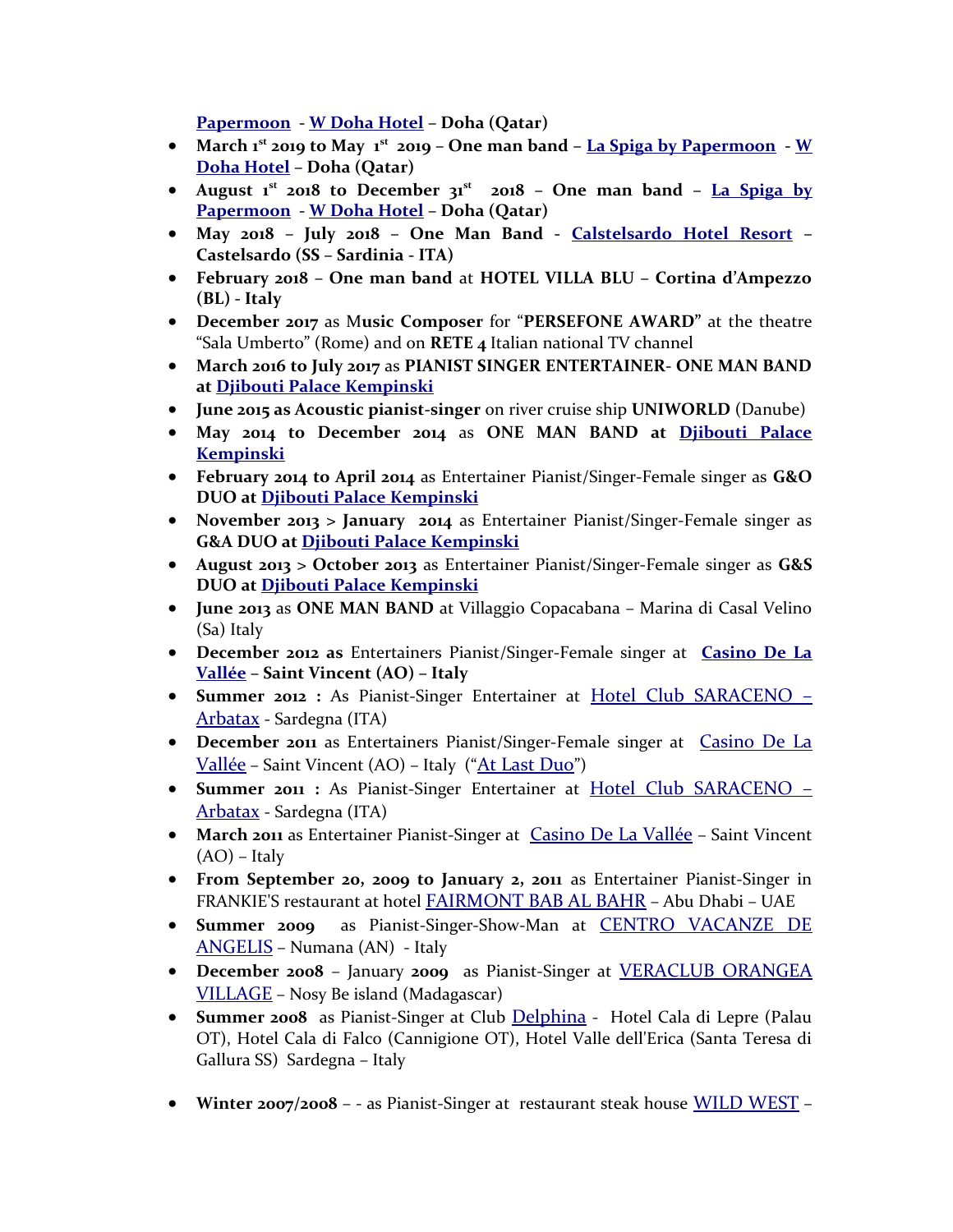(Roma) – Italy

- **Summer 2007** as Pianist-Singer at [VILLAGGIO GUGLIELMO](http://www.villaggioguglielmo.it/) Copanello (CZ) - Italy
- **December 2006** as Pianist-Singer at CHRISTMAS PARTY by STUDIO UNIVERSAL (ROMA) - Italy with female singer.
- **Winter 2006/2007** as Pianist-Singer at restaurant [IL PICCHIO ROSSO](http://www.ilpicchiorosso.it/) (ROMA) - Italy
- **Summer 2006** as Pianist-Singer at **[VILLAGGIO GUGLIELMO](http://www.villaggioguglielmo.it/)** Copanello (CZ) - Italy
- **Winter 2006** as Pianist-Singer at restaurant **[IL PICCHIO ROSSO](http://www.ilpicchiorosso.it/)** (ROMA) Italy
- **Summer 2005** as Pianist-Singer at **[VILLAGGIO GUGLIELMO](http://www.villaggioguglielmo.it/)** Copanello (CZ) - Italy
- **Winter 2004/2005** as One man band at LANCELOT wine bar (ROMA) Italy
- **Summer 2004** as Animation manager / One Man Band at HOTEL RESORT [MINERVA](http://www.minervaclubresort.it/) – Marina di Sibari (CS) - Italy
- **December 29, 2003 /January 2, 2004** as Pianist-Singer at cruiseship [DELTASTAR](http://www.crociereonline.net/navi/giver.htm) on Danube (From Wien to Budapest 2 ways)
- **Summer 2003** as Animation manager / One man band at **[HOTEL CLUB](http://www.hotelsaintgeorge.it/)** [VILLAGE SAINT GEORGE](http://www.hotelsaintgeorge.it/) – San Giorgio di Gioiosa Marea (ME) - Italy
- **Winter 2002/2003** Teacher of modern sing canto at CENTRAL THEATRE Ostia Lido (RM) - Italy
- **September 2002** as Pianist-Singer at [VICTOR VILLAGE](http://www.victorvillage.it/) Marina di Ugento (LE) - Italy
- **Summer 2002** as Pianist-Singer at PALCOSCENIKESTATE Ostia Lido (Roma) Italy
- **April 25-26-27-28 2002** as Actor Pianist and Singer in the musical ANTIGONE JAZZ CLUB at CENTRAL THEATRE Ostia Lido (Roma) - Italy
- **March 2002 > May 2002** as teacher of modern sing at CENTRALE THEATRE Ostia Lido (Roma) - Italy
- **Winter 2001/2002** as Pianist-Singer at ISODANCING (ROMA) Italy
- **September 2001** as Pianist-Singer at [GOLF VILLAGE](http://www.iperviaggi.it/it/scheda-Residence-Sibari-Golf-Village-1384.php) Marina di Sibari (CS) Italy
- **September 2000** as Pianist-Singer in tour for BERTOLLI PROMOTION in Hamburg, Berlin, Nurnberg, Frankfurt, Hannover, Bern, Kiel, Leipzig, Dresden, Hessen - Germany
- **Summer 2000** as Animation manager / One man band at [CAMPING](http://www.campingpilone.it/) [PILONE](http://www.campingpilone.it/) - Ostuni (BR) – Italy
- **Summer 1999** as Vice Animation manager / One man band at [GOLF](http://www.iperviaggi.it/it/scheda-Residence-Sibari-Golf-Village-1384.php) [VILLAGE](http://www.iperviaggi.it/it/scheda-Residence-Sibari-Golf-Village-1384.php) Marina di Sibari (CS) – Italy
- **Winter 1998/99** as Pianist-Singer and Disco-Vocalist at DISCO CLUB "La Scandola" - Marilleva 1400 – Val di Sole (TN) – Italy
- **September 1998** as Pianist-Singer and comic-actor at [JULIA](http://www.residencejulia.com/) HOTEL RESORT Peschici (FG) – Italy
- **Winter 1996/97 Summer 1997 Winter 1997/98 ESTATE 1998** as Pianist-